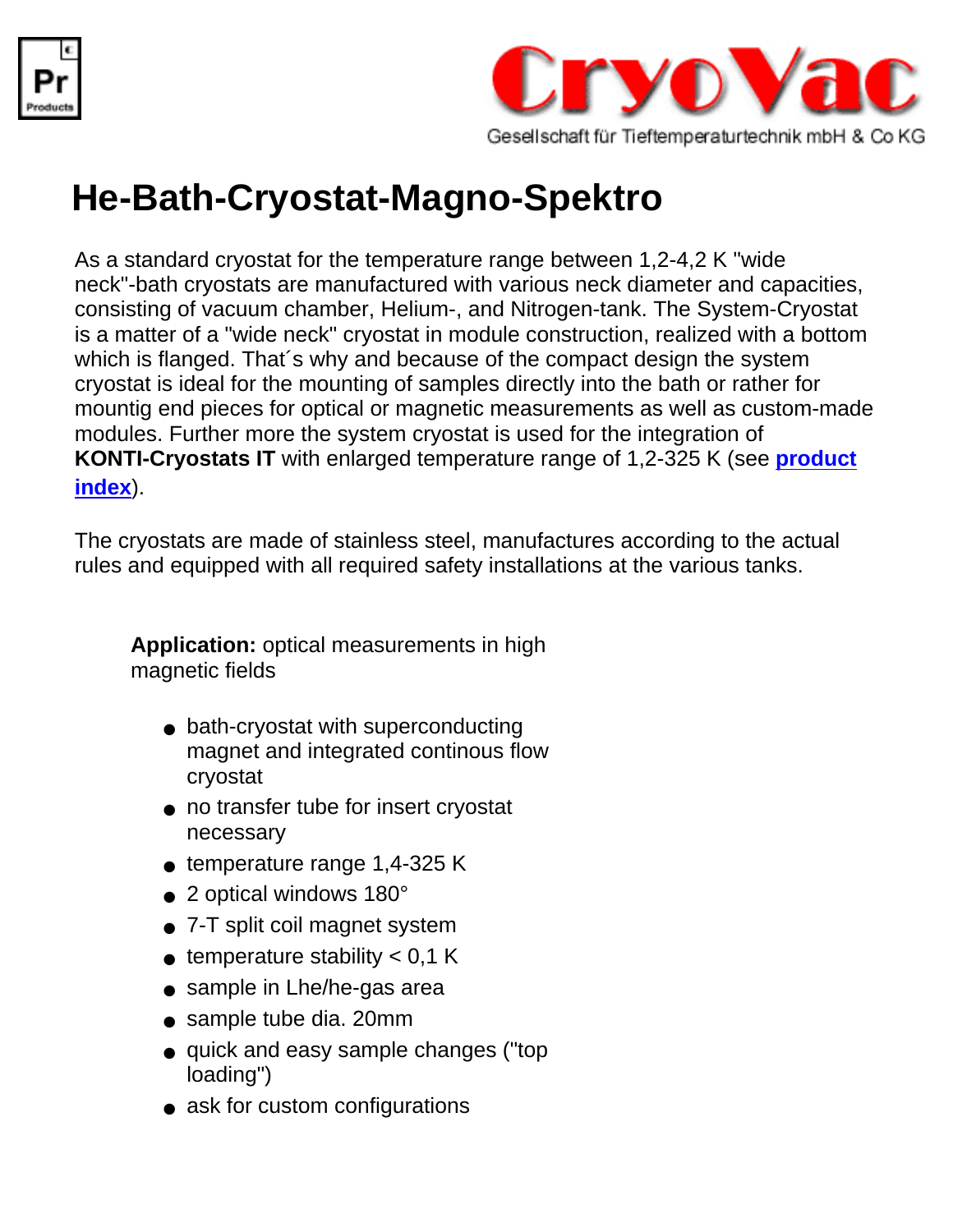## **Accessories**

- sample holder (different models)
- temperature measurement and control unit
- He-gas block valve
- He-vacuum pump
- HV-vacuum Pump unit

It has to be pointed out, that our cryostats are build after placing an order, exclusively. This gives us the opportunity to offer specially customer designed systems. Among our standard cryostats we are able to change dimensions and specifications or add completions specially for your requirements and experimental conditions, too. If there are questions about technical details do not hesitate to contact us.

CryoVac GmbH & Co KG Heuserweg 14 D-53842 Troisdorf Fone: +49 (0) 22 41 4 76 83 Fax: +49 (0) 22 41 4 32 21 [cryovac@t-online.de](mailto:cryovac@t-online.de)



Bath-Cryostat-Magno-Spektro with continuous flow cryostat 7-T split coil magnet